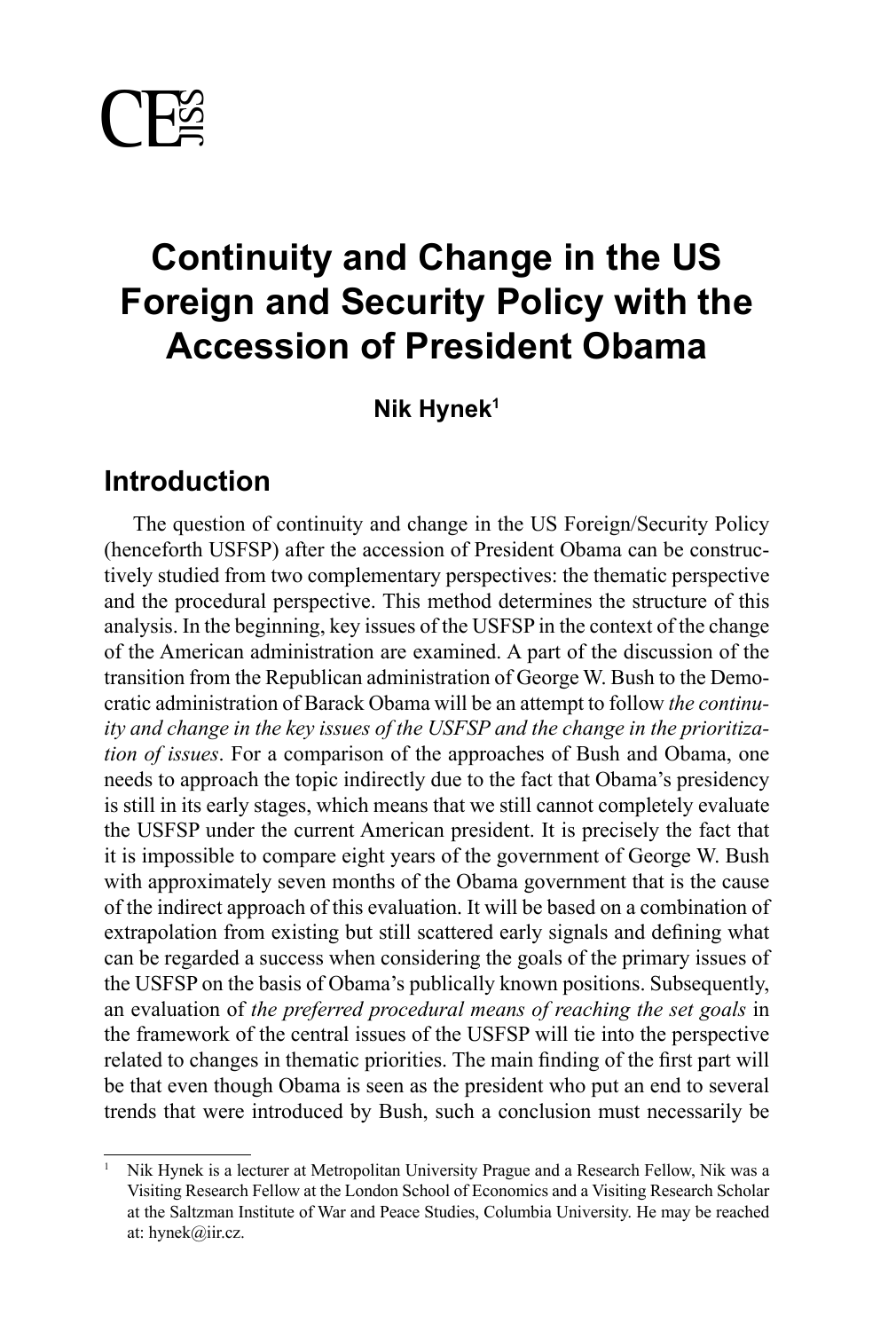rejected as reductive or even misleading. In contrast to this, in the second part, the analysis will point out several shifts associated with the change of the administration.

# **Continuity and Change in USFSP on the Thematic Level**

The presented analysis considers the following issues of the USFSP to be central: the stabilization campaign in Iraq (i), the stabilization project in Afghanistan (ii), the issue of relations with Russia in the context of missile defense and the efforts to reduce the number of ballistic missiles and nuclear warheads (iii), the issue of rogue states, in the frame of which there is a breaking away from Bush's discourse on the so-called Axis of Evil and the insulation of Iran (iv), and North Korea (v), which are now newly treated as separate cases. Before we move on to the analysis of the changes and continuities in the issues introduced above, it is necessary to emphasize that thus far, there did not emerge any new and unexpected issue that would really test Obama in his role as the Commander in Chief. In this respect, the case of the liberation of Richard Phillips, the captain of the cargo ship Maersk Alabama, who was detained by Somali pirates, surely cannot be considered to be a real test. As for the preparations for the process of transition from Bush to Obama before the inauguration ceremony, they were carried out well above the level of the usual standards of comparison – like the transition itself.

#### **Iraq**

The accession of Obama to the Presidential Office was closely connected to the necessity to quickly assume a position in regard to the two most prominent foreign-security challenges of today: the stabilization campaigns in Iraq and Afghanistan respectively. In regard to Iraq, Obama – who was still a presidential candidate at the time – assumed a minority centre-left liberal position toward the war, and his critical attitude was evident in fragmentary votes. His presidential decision, which he announced at Camp Lejeune in North Carolina on 27 February 2009, was marked by a pragmatic shift in regard to the issue. Instead of the original tempo that Obama adumbrated during his presidential campaign, that is, his promise to pull one or two brigades engaged in combat every month (during a period of 16 months), as president, Obama opted for a compromise plan. According to this new plan, the American soldiers directly engaged in combat in Iraq will be pulled from Iraq before August 2010. The remainder  $-35,000$  to 50,000 soldiers that will remain in Iraq as a "transition" component" – will then complete various tasks in the country (especially training Iraqi security components, battling terrorist cells, and protecting military and civilian persons) until December 2011.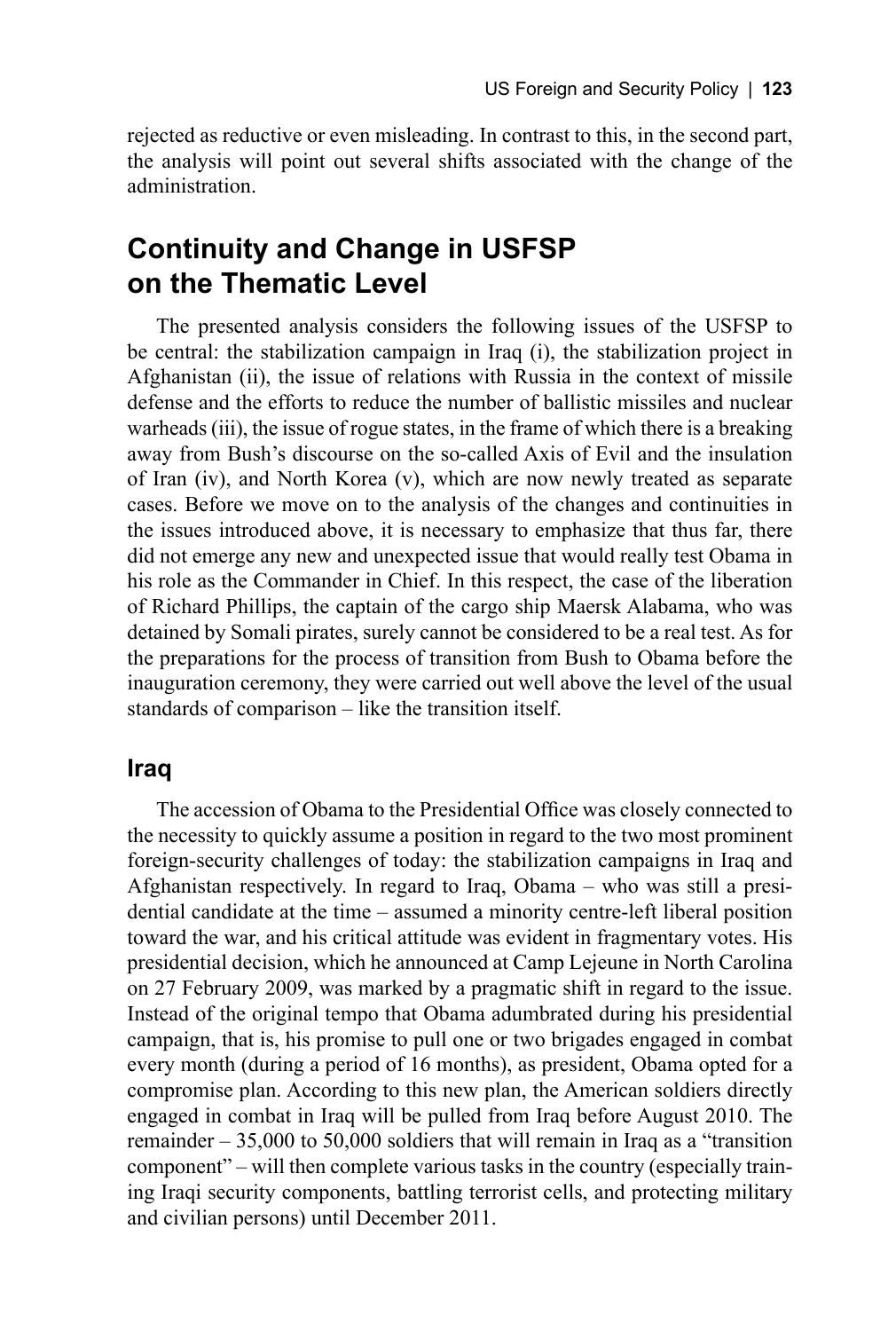To this day, Obama has not accepted Bush's simplified interpretation of the success of the military strategy of selectively increasing the number of troops (the surge strategy), which was especially successful in the Iraqi province of Anbar (Obama explains that the success was related to the combination of the surge strategy with the so-called Sunni Awakening in the province and its subsequent geographical expansion). The key influence on this change towards pragmatism in Obama's ideological position came especially from the American Minister of Defense Robert Gates, who served in both of the administrations, and General David Petraeus, who was originally the Commanding General of MNF-Iraq and is now newly the commander of US Central Command. In regard to this issue, we can evaluate the change in the administration in the following way: **general change** – the priority of Iraq decreased in the context of the American government redirecting its attention, troops and finances in the direction of Afghanistan; **partial change** – a decrease in the rigidity of the plan and the speed of pulling troops out of Iraq, and the partial possibility of revising the plan on the basis of the security situation; **continuity** – continuity on the tactical and operational levels, as well as the acceptance of responsibility for the political development of the situation in Iraq. The operation in Iraq will be considered to be successful if at least minimal democracy is upheld, the territorial integrity of the country is maintained, and the systematic order of ethnic and religious conflicts as well as terrorist attacks is weakened.

## **Afghanistan**

Already during his presidential campaign, Obama criticized (then) president Bush for his relative absolution of political responsibility for the development of the situation in Afghanistan, the corresponding problematic change in the original strategic priorities of the US, i.e. defeating the Taliban and al-Qaeda and stabilizing Afghanistan, the invasion of Iraq, and the subsequent steps taken in the attempts to stabilize it. The overturning of this situation in favour of the original strategic priority and the declaration of the intention to defeat the Taliban represent the biggest planned foreign-security commitment for President Obama to date, and it will probably continue to be so for the next several years. However Obama returned to the original political commitment to assume responsibility for the developments in Afghanistan, his new security strategy is different from that of Bush in several aspects. Obama's biggest break with the Bush administration may be the abandonment of friendly and unconditional negotiations with Pakistan as an allied country in the framework of the discursive abandonment of the so-called war against terrorism. This course of action was replaced by a new strategic conception that sees Pakistan as an important part of Afghanistan's lack of security, but not through a prism of viewing, *a priori*, friendliness as a functional solution (e.g. Bush-Musharaf). Thus, a strategic battlefield now newly connects Afghanistan and Pakistan (the so-called Af-Pak strategy). In the new American conception, it is evident that the improvement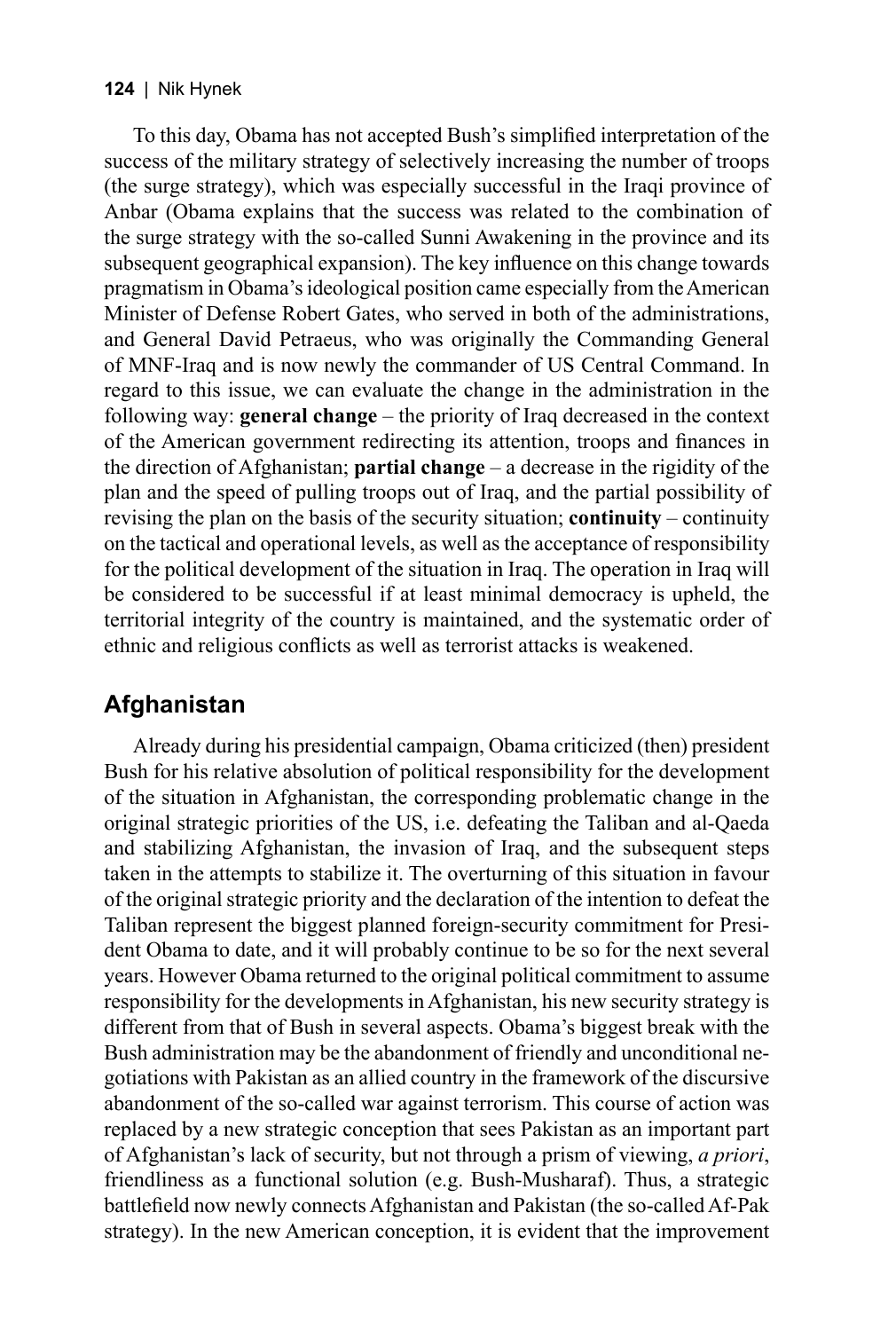of the situation in Afghanistan is directly dependent on the improvement of the situation in Pakistan, especially in the Federally Administered Tribal Areas (FATA) and neighbouring regions (e.g. Swat).

The most significant evidence of an increase in the American efforts to stabilize the situation in Afghanistan, and namely of Obama substantially increasing the United States' assumption of political responsibility for developments in the country in comparison to Bush, is the import of the surge strategy, which involves 17,000 troops, from Iraq. This step is very risky, not only in terms of the question of the appropriateness of the American strategy in the context of the Afghan asymmetrical conflict, as even General Petraeus was originally sceptical of the strategy's applicability (due to the unique geographic determinants and specific historical-political factors), but also in terms of the allied commitment. The top priority of the issue in the current USFSP is translated into political pressure on the allies, (NATO ISAF, and in the case of some allies, also their participation in the so-called Coalition of Willing within the framework of the Operation Enduring Freedom), especially pressure to follow the American surge strategy and provide security instructors. These instructors are to raise the standards of the Afghan police, which, in contrast to the Afghan National Army, are in a catastrophic state.

Even though many countries promised to increase the number of personnel in their contingents, many consider pulling their contingents out of Afghanistan after the recent presidential elections on the condition that a dramatic worsening of the security situation will not take place. This situation will present one of the key tests of Obama's ability to push through his Afghan strategy at the multilateral level. The new American conception will also influence the reformulation of the character of the allied commitment. In the framework of NATO, there already began the American pressure to increase the harmonization of the cooperation of the Provincial Reconstruction Teams (PRT) in the framework of the mandate of NATO ISAF. There is now also American pressure on EU specialists in terms of the plan to utilize the expertise of the EU in the training of the Afghan police and in civilian and military crisis management. Currently, they are more like an aggregate of national contributions rather than one coordinated multilateral contribution. This is one of the reasons for why a plan to build a multilateral coordination agency for the PRTs in Kabul is being considered. A partial advancement away from autonomous PRTs can be seen in the emphasis on multilevel strategy, as well as on the participation of neighbouring countries.

Generally, we can evaluate the change in the administration in regard to this issue in the following way: **general change** – a significant increase in the priority of Afghanistan, which is Obama's strongest current political commitment, which is evident in the surge strategy; **partial change** – the regional interlacing of the security situations in Afghanistan and Pakistan; the effort to involve Iran in the solution (which is rather formal); **continuity**  $-$  the constant pressure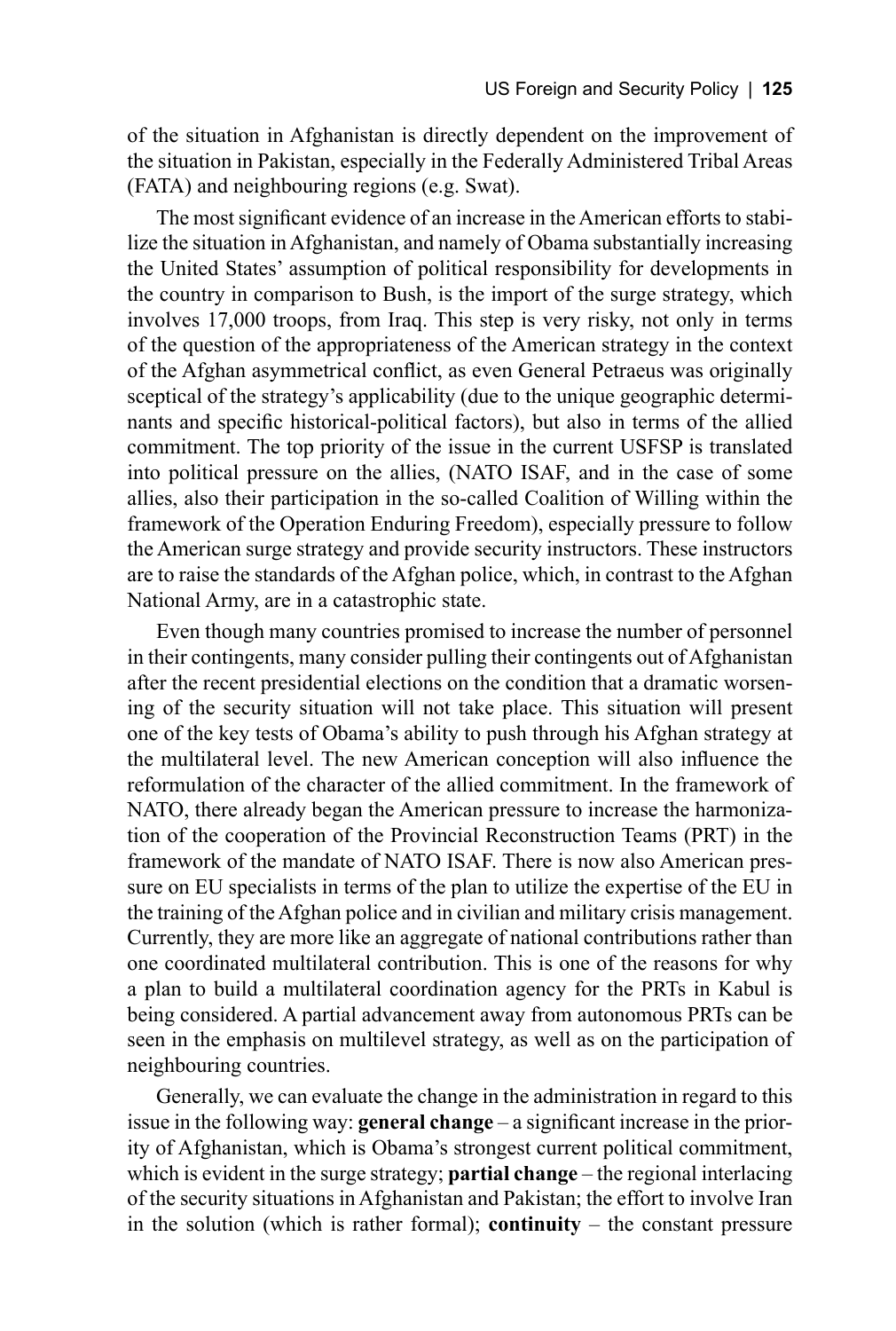from the US on the allied commitment, even if Obama's reasons for it are the opposite of Bush's (the US freeing its hands for Iraq vs. the US as a role model in the framework of the surge strategy); in the framework of NATO, Obama still prefers the dimension of the "solidarity" of the commitment to NATO over an approach that would reflect real needs  $(e.g., changes in the command structure)$ and a plan for the stabilization campaign). The operation in Afghanistan will be considered successful if at least minimal democracy is upheld; a viable national army is established; the state of the Afghan police is improved; the Taliban are pushed back in terms of territory and their influence is limited (liquidating the leaders of al-Qaeda would be a big plus); the number of terrorist attacks is reduced; if there is a possibility of realizing at least a part of the originally planned civilian reconstruction projects, and, last but not least; if there is an allied presence in the country at least in the framework of the current numbers.

### **Russia, Efforts towards Nuclear Arms Control and Missile Defense**

The issue of American-Russian relations is pulled here into the context of the control of nuclear arms control/disarmament and missile defense. The context of missile defense directly affects the Czech Republic in relation to the signed (but still unratified) agreement on the placement of American X-band radar on the territory of the Czech Republic in the framework of the so-called third pillar of the American National Missile Defense System. The third pillar was proposed by the former president Bush, and the project is the exact reason for why Bush unilaterally backed out of the ABM agreement (1972), which strongly limited the number and range of anti-ballistic missile defense systems. Obama's position on this matter remained unknown for a long time during his presidential campaign. Shortly before the elections, under pressure from the media, Obama finally expressed his views on the matter. He stated that he would support the construction of the radar under two conditions: 1) the Iranian threat will remain and grow; and 2) the system's financial *and* functional effectiveness will be proven. As the Government Accountability Office (GAO) repeatedly proved, the system falls short of the plan of the American Missile Defense Agency (MDA) in terms of several technological aspects and meeting deadlines.

On 06 July 2009, President Obama, and his Russian counterpart Medvedev, tentatively came to the agreement that the process of strategic nuclear weapons reduction would continue, with the goal of lowering the number of nuclear warheads to 1,500-1,675 and the number of carriers to 500-1,000 before the year 2012. This involves an extension of the nuclear regime after the START 1 agreement from 1991 expires. START 1 limited the number of warheads to 6,000 and the number of carriers to 1,600, and it will expire in December 2009. That what is involved is a long and gradual bilateral process is apparent from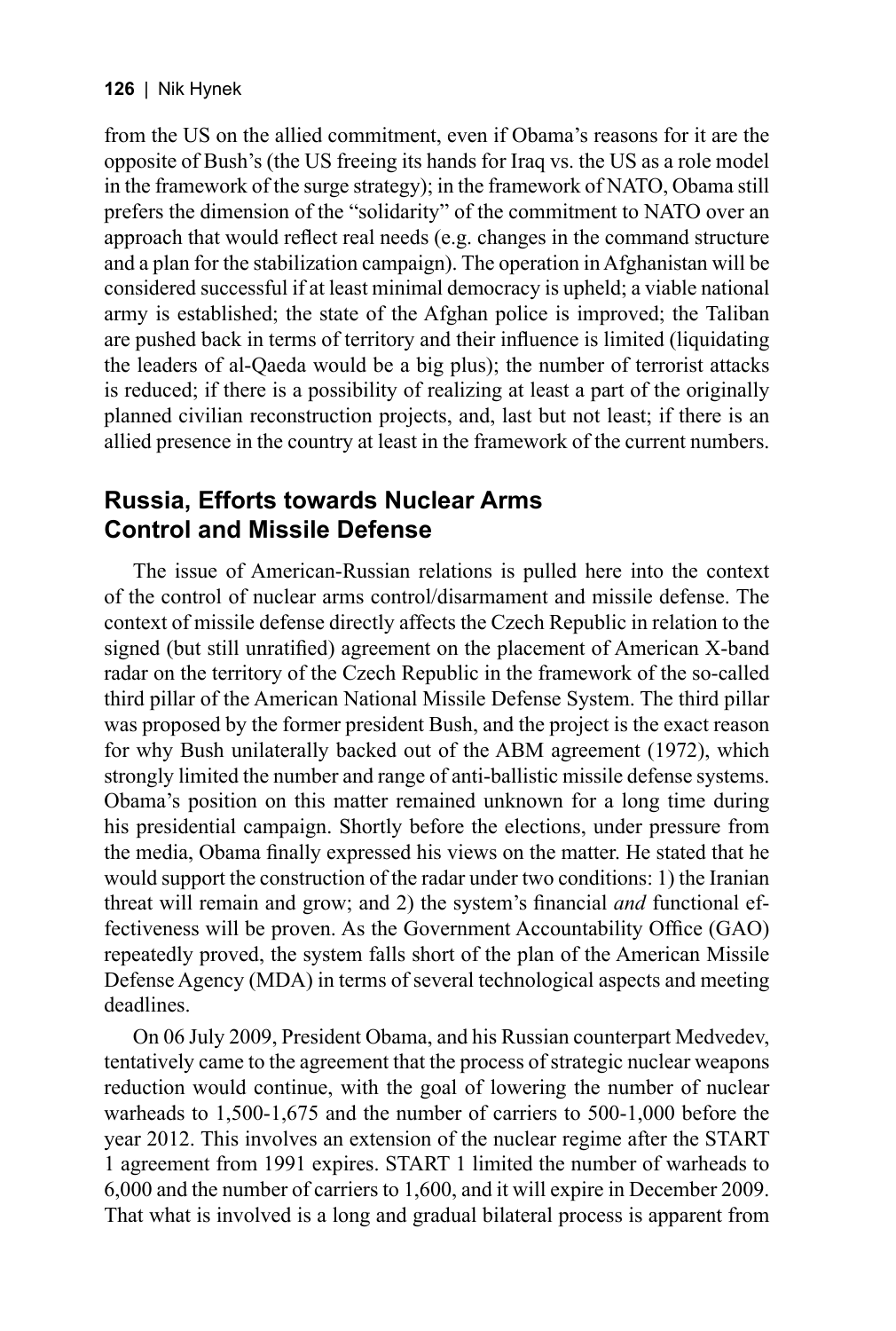the signing of the so-called Moscow agreement (SORT), which in 2002 decided that every side would have 1,700-2,200 warheads in an operational state until 2012. The current tentative agreement can be evaluated as a completely routine step in both the procedural and substantive contexts of this issue area. Obama is merely continuing in the commitment that was put into practice by the former president Bush during his meeting with the then Russian president Putin in Sochi in the spring of 2008.

What definitely does not show the characteristics of mere routine, though, is the context of the agreement, in which three other issues play key roles: 1) Obama's efforts towards full nuclear disarmament in the future, which has supporters across the entire political spectrum in the US (e.g. Kissinger, Schultz, Perry, or Nunn); 2) the third pillar of the American missile defense; and 3) the efforts of the US and the West in general to put an end to clandestine military nuclear program and ballistic-missile program in Iran. In the case of efforts towards future nuclear disarmament, Obama presented his radical vision during his Prague speech on April 5, 2009. At its core was an emphasis on the moral responsibility of the US for a world without nuclear weapons, in the framework of which the legal following up on the START-1 and SORT agreements, as well as the hastened American ratification of the Comprehensive Test Ban Treaty (CTBT), is only the first albeit important step.

An awareness that Obama will try to keep lowering the numbers of nuclear warheads and carriers in the future because of his vision is a part of the current Russian attitude. As was shown by the announcements of Russian President Medvedev and the country's Minister of Foreign Affairs Lavrov after Obama's visit to Moscow, Russia conditioned – even if vaguely – its signing of the tentatively agreed upon agreement on the US cancelling its plans to install components of the national missile defense in the Czech Republic and Poland. Obama's position in regard to the system remains pragmatic, as already pointed out. It is evident that the Russian demand cannot be taken seriously when considering the numbers of warheads and ballistic missiles mentioned above. However, when it comes to the political dimension of the demand, this statement no longer applies.

In addition, for Obama, the missile defense project is not a narrow geostrategic issue, as it was for Bush, but a political issue. This can be clearly seen in Obama's private letter to President Medvedev from the beginning of February 2009. Parts of the letter which (probably intentionally) got into the hands of the media indicate Obama's readiness to exchange the third pillar plan for a more significant decrease in the current nuclear arsenals and likewise for the beginning of pressure from Russia on Iran in the question of putting an end to the nuclear program and ballistic-missile program. Even though Obama's efforts towards being accommodating to Russia and verbally "resetting" the US's previous relationship with Russia are appropriate and understandable, the actual carrying out of Obama's intentions and the political-strategic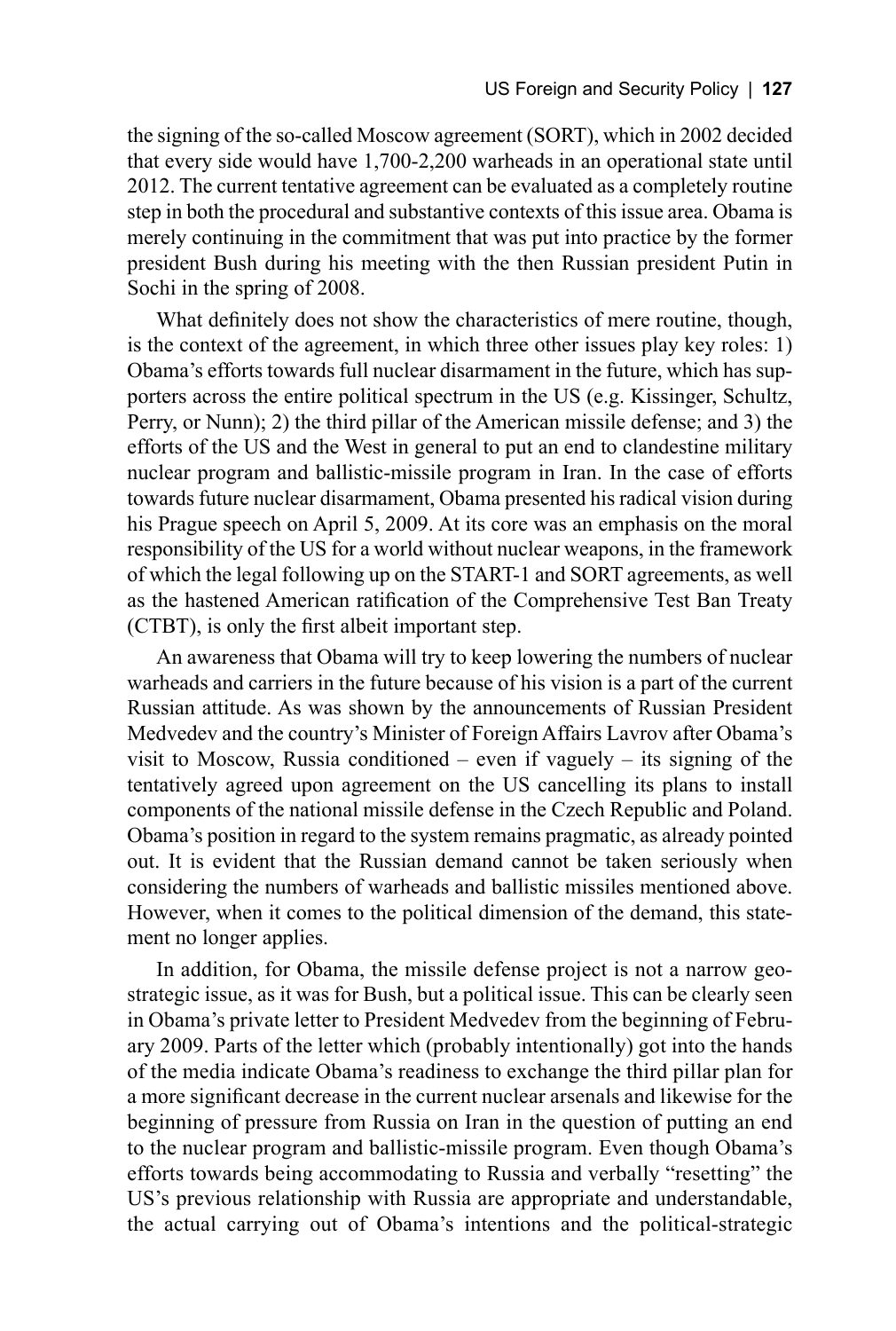implications are now much more problematic. For one thing, the quality of the personal relations of the presidents of the US and Russia has a much smaller effect on the political results than is usually assumed. In addition to this, Obama can hardly expect particularly strong political support from Russia in the direction of Iran due to Russia's economic interests in this country. This is the case in spite of the fact that Russia temporarily stopped some of its sales of military supplies to Iran, including its selling of a super-advanced antiaircraft defense system S-300 (partially also because of earlier pressure from Israel). The earlier Russian sceptical reaction to Obama's letter and the current Russian condition for continuing in the reduction of the nuclear arsenals of both of the countries (the cancellation of the installation of missile-defense components in the Czech Republic and Poland) are given by the understandable efforts of Russia to avoid looking like a subordinate country that would try to diplomatically have an effect on Iran on the basis of American rules. Thus, the situation is still in the middle of "the prelude" - or playing for time. The problem is that Russia and the US have different expectations about the sequence of the steps: the US wants to see Russia successfully putting pressure on Iran and, at the same time, the Russian signature on a legally binding document that would limit the nuclear arsenals of the US and Russia. The US is then also willing to freeze or even cancel the plan for the Central European components of missile defense (Obama is taking 2–3 months to revise the project). On the contrary, Russia wants a guarantee that the last step in the American plan will come first, and then it also hopes that instead of having to put pressure on Iran, it will be enough to make more cuts in the numbers of nuclear warheads and carriers in order to uphold at least its basic functional relations with the US.

Obama's efforts to establish a bilateral line as a basic diplomatic strategy in regard to Russia are already alarming for several reasons. Obama, in his letter to Medvedev, completely reframed the third pillar from a security matter into a political bargaining chip for negotiations about the nuclear disarmament and/or coordinated advance in regard to Iran. Likewise, Obama did not consult this step with the Czech or Polish executives, which was confirmed in the harsh statements of the government officials of both countries in the media. The reactions to Obama's approach also confirmed that the Czech and Polish governments always recognized the third pillar as an issue that is important for its geopolitical dimension and that would allow the two countries to increase their international-political capital (Poland also saw it as an opportunity to increase its economic capital). So far, what has been surprising was the absence of any relevant statements on the part of Obama in regard to the commitment on the level of NATO to interconnecting the American and alliance anti-rocket systems in the future, as has been stipulated by the Bucharest Declaration. Thus, so far, the US managed to completely bypass NATO in regard to this issue.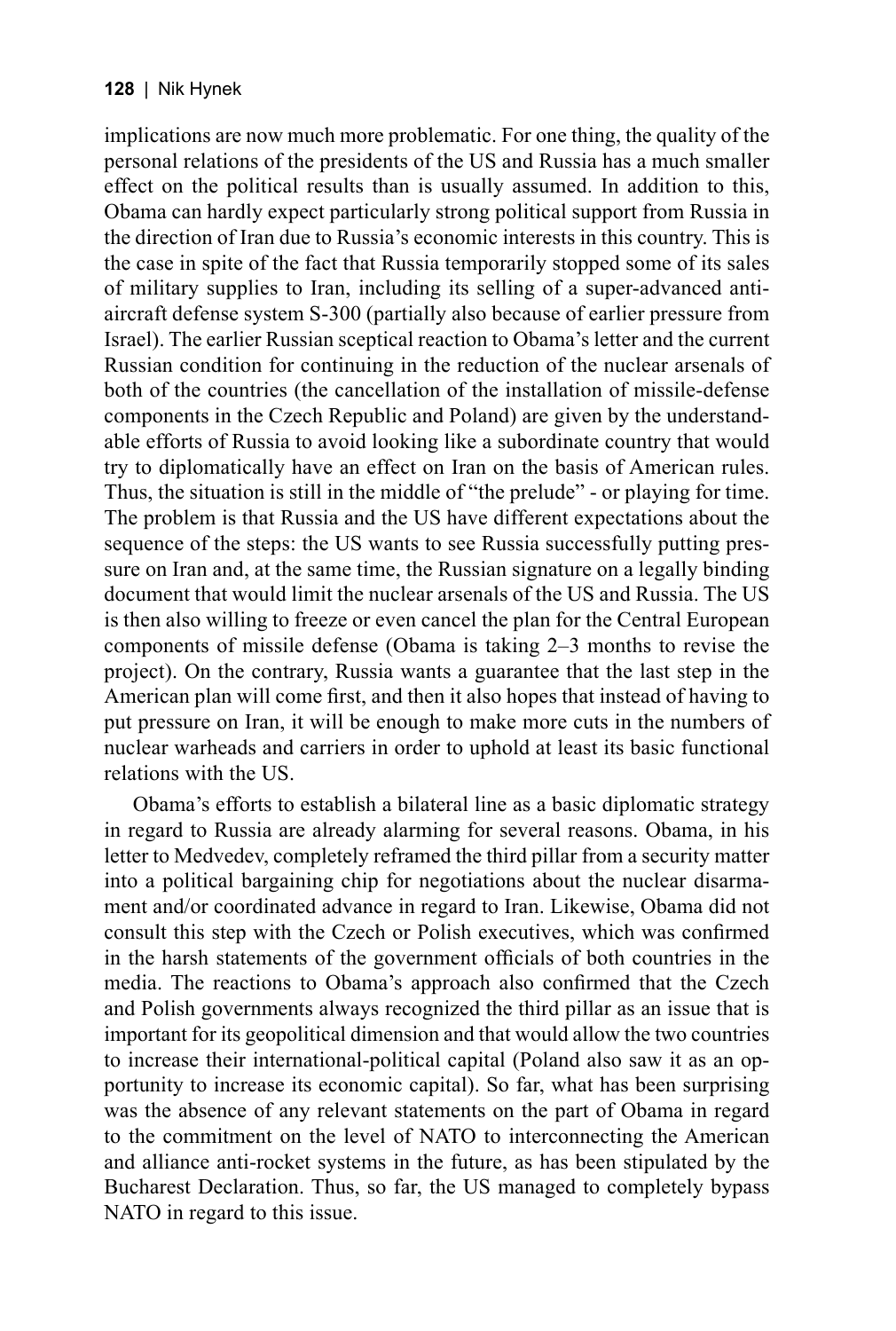What is probably the most disconcerting – as was shown by the previous points – is that Obama is not only continuing in the established tendency of the US and Russia to solve significant security questions bilaterally (that is, he is continuing in the tendency to try to establish the so-called strategic condominium), but he is also trying to deepen this tendency. This deepening will be discussed in the next part, which analyses the components of the USFSP. On the other hand, Obama is limberly continuing on in regard to the question of the installation of the third pillar. The author's interviews with a prominent consultative source for Obama in these questions show the correctness of the argument that Obama is moving towards a residual strategy in the question of missile defense. By this is meant the plan that if Obama does not succeed in convincing Russia to take up a desirable course of action in regard to Iran and, at the same time, the Iranian threat does not decrease, Obama can return to the third pillar plan - and this time with a stronger international legitimacy on the basis of practically showing the limits of diplomacy in regard to this issue. Such a course of action can be especially important in regard to maintaining the unity of the alliance at the level of the Bucharest Declaration, especially after the critical statements about the third pillar from the French President Sarkozy and the German Chancellor Merkel.

In all, we can evaluate the change of the administration in regard to this issue as follows: **general change**  $-$  a temporary (but not necessarily definitive) suppression of the third pillar and reframing it from a security issue to a political bargaining chip in negotiations, and replacing the original meaning of the previous issue with a radical vision of nuclear disarmament; **partial change** – a strong discourse on resetting relations with Russia in the context of a rather naive faith in the possibility of a lasting change in the Russian position in regard to the US and the West in general; **continuity** – efforts to extend arms-control regime of strategic nuclear weapons (efforts towards a new agreement in regard to another reduction (but not elimination) of nuclear warheads and ballistic missiles were started already by Bush during his meeting with Putin in Sochi in spring 2008); the endurance and even deepening of the strategic condominium, and only a nominal utilization of NATO in related questions (the NATO-Russia Council, the Bucharest commitment). Relations with Russia could be considered to be successful if complementary diplomatic interactions with Russia are set up bilaterally (nuclear-weapons arms-control) and multilaterally (NATO – missile defense, Georgia), if the plan to continue the regime of the control of nuclear armament is drawn up and ratified, and if Russia's ambitions in the area of Kavkaz and Eastern Europe (and partially also Central Europe) are counterbalanced. A direct and mediated (UN Security Council) synergetic pressure on Iran and North Korea from the side of the US and Russia, as well as advancement in the direction of almost complete nuclear disarmament (there are many reasons not to believe in the possibility of complete nuclear disarmament), would be a large but hardly attainable bonus.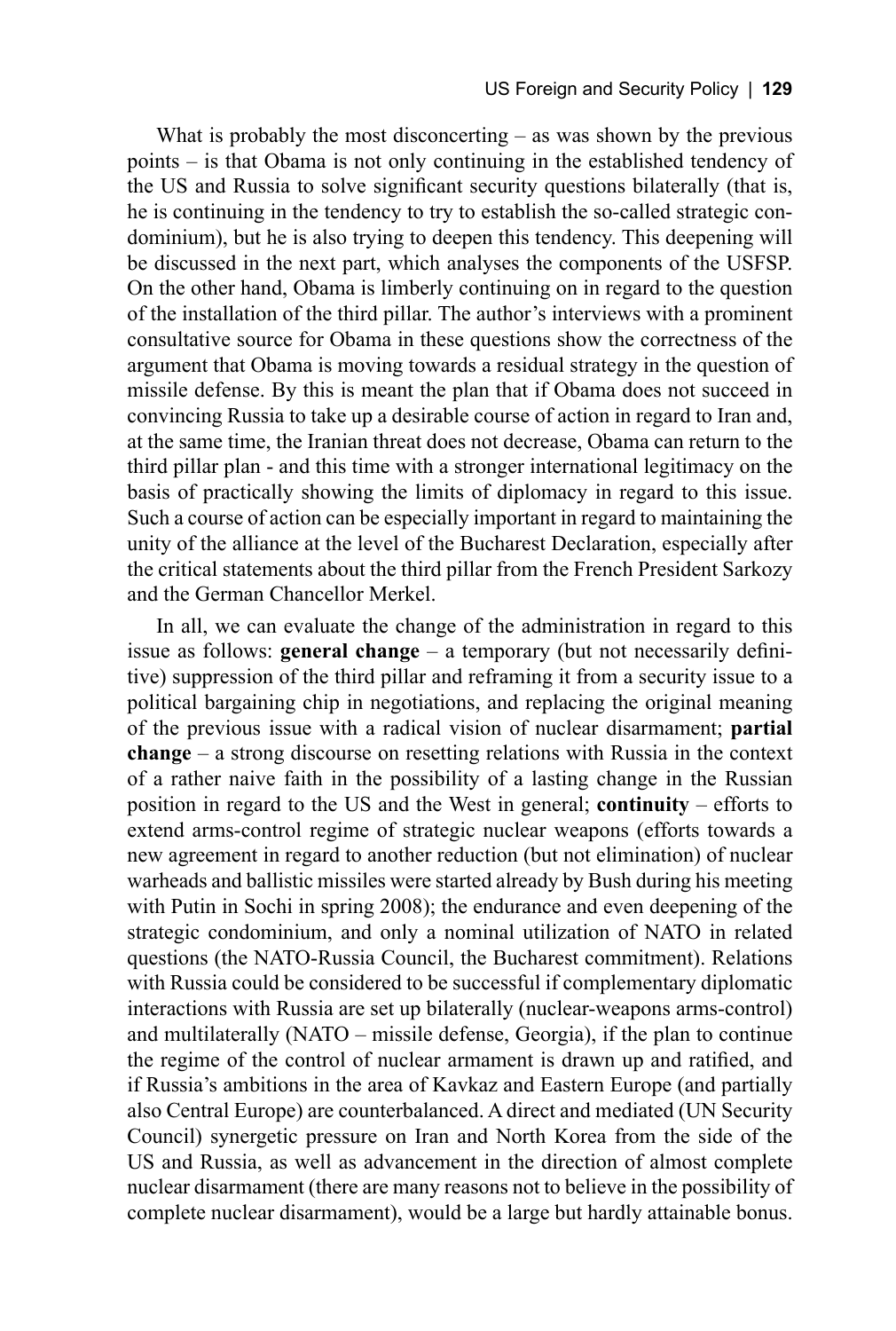#### **Iran**

Iran is one of the two most discursively accentuated issues of the current US-FSP (Afghanistan being the other). Obama made two significant changes to the American policy towards Iran: 1) right after his accession, Obama successfully cancelled the Bush-created and (as a result) utterly counterproductive discourse on the so-called 'Axis of Evil' with the practical result being that the US can now separately work with Iran and North Korea. This course of action reflects the reality that Iran is the more politically complex country with a much bigger direct influence on the region; and  $2$ ) it is precisely on the basis of cancelling the discourse on the so-called Axis of Evil that Obama started to approach Iran with a broad-minded diplomatic attitude, compared with Bush's diplomatic boycott of Iran from 2002 until the end of 2008. The broad-mindedness of Obama's current attitude lies in him focusing on the US's entire relationship with Iran instead of beginning the relationship with a discussion of problematic points. More specifically, Obama abandoned Bush's demand for Iran to stop enriching any uranium as a condition for any negotiations between the two countries. The zenith of Obama's approach was his televised speech to "the Iranian government and people" and his later speech at Cairo University. So far, in this respect, Obama's approach to Iran is rigorously balanced out. He is trying to recognize Iran as a regional power (e.g. the US's successful invitation for Iran to take part in trying to solve the problem of Afghanistan in the Hague at the end of March 2009). In this respect, he surpassed all of the previous US administrations since the deposition of the Shah and the establishment of theocracy in 1979. An indirect result of this can now be seen even on the Iranian political scene, where, during the presidential elections, there appeared an unprecedentedly harsh and open campaign, and usually hidden conflicts in the framework of the theo-political elite were revealed. These conflicts went beyond the level of reactions to Obama's approach, as they were also related to the question of whether the regime itself will survive. Regardless of the results of the elections (the current president officially won), the ruling political apparatus was subjected to harsh domestic criticism. The violent break-up of the pre-election demonstrations of Iranians unhappy with the high likelihood that the presidential elections had been rigged, brought the conflict to a new level.

At the same time, we cannot forget the fact that the core of the confrontation cannot be reduced to the popular but inaccurate axis of conservatives vs. reformists. Obama accurately calibrated the reaction to the continuing development in the country, by which he made difficult (but did not stop) the possibility of the Iranian spiritual leader Khamenei and President Ahmadinejad discrediting the domestic opposition by connecting it to the US government. The post-election situation shows that there is now a break-up of the previous domestic consensus, which was formed in an alliance against the non-conceptual and short-sighted politics of Bush. The broadmindedness of the diplomatic approach that can now be designated as Obama's biggest device in his relations with Iran can, of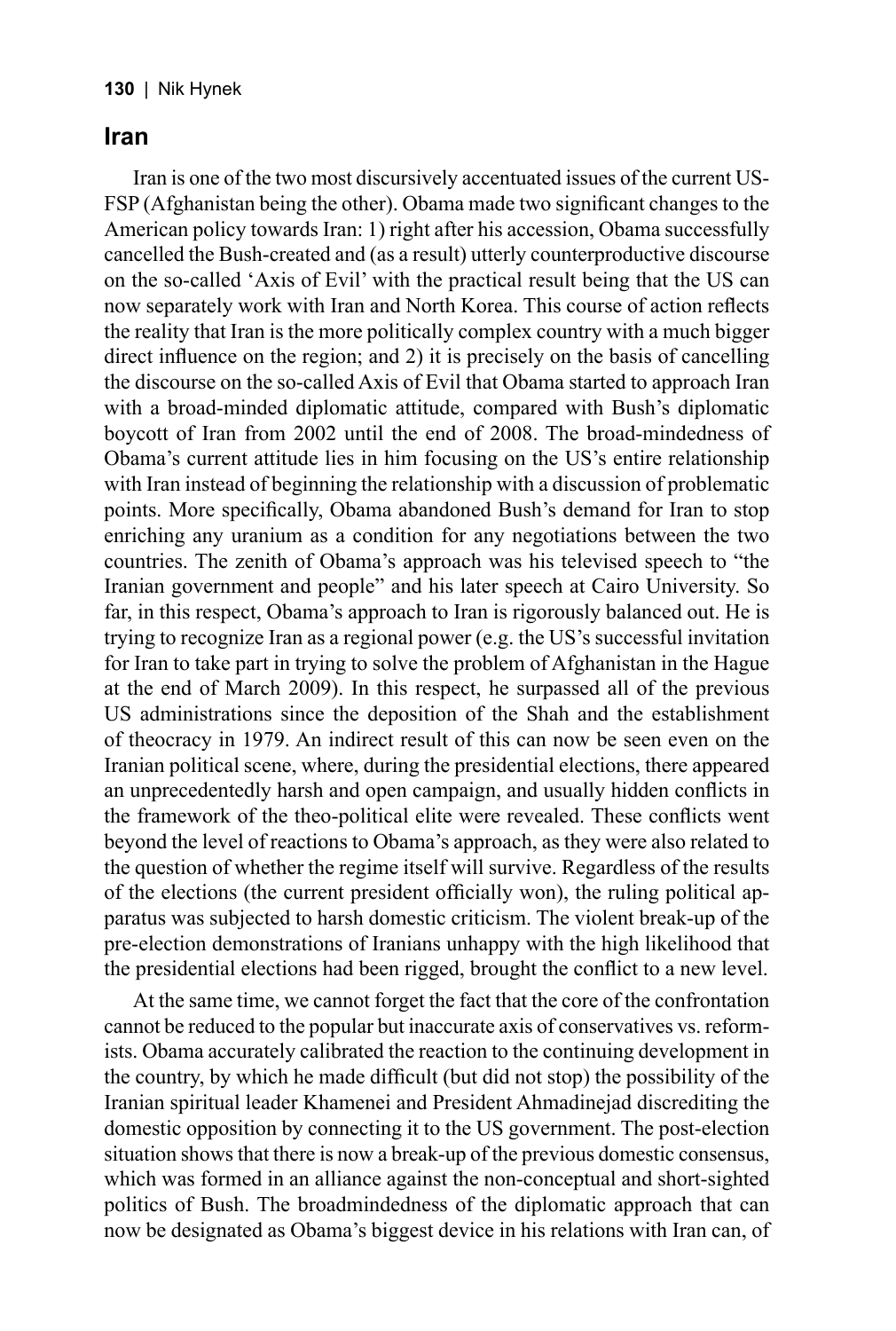course, change into the biggest weakness of the USFSP both in respect of this issue and generally. Such a development could arise very quickly. It could arise when Obama, under domestic and/or international pressure (including regional pressure from the side of Morocco, Egypt, Bahrain, etc.), would have to narrow the current breadth of his diplomatic approach to focus on the problematic issues of Iran's nuclear and missile programs or react to Iranian provocation or a sudden problematic political situation (e.g. an increase in the testing of midrange missiles, getting the know-how that is necessary for long-range ballistic missiles, any escalation in the dyadic relationship with Israel, Iran's ruling theo-political elite refusing Obama's approach and continuing in its confrontations, Iran rejecting or abandoning the planned diplomatic negotiations, or any serious escalation in the socio-political conflict).

It is precisely a movement towards a narrower framework for the American-Iranian interaction for at least one of the reasons mentioned above, which will happen sooner or later, that will lead to a very surprising conclusion. In spite of all the differences between Bush and Obama that were sketched out above in terms of a wider dialogue (although so far, it has been more like a monologue), Obama's USFSP will be defined by a very obvious continuity with the Bush era. If the US does not accept the idea of a nuclear Iran, which cannot be expected due to Israeli pressure, domestic American pressure, and misgivings about the regional security dilemma (although when considering the risk of proliferation, the case would unequivocally be less problematic than that of North Korea), Obama's basic structure of interaction will be the same as Bush's. In such a case, the utilized strategy of rewards and punishments (the carrot and stick strategy) would change only in terms of its scope. We can expect Obama's rewards to be greater (in accord with his general approach), but correspondingly, we can expect his punishments to be greater as well. Plus, considering the fact that the US invested a significant amount of political capital into stopping the nuclearization of Iran, the US's inability to stop this process would reduce the international-political influence and position of the US - not just absolutely but also in the US's relations with Russia and China, especially considering their obstructive blocking tactics in the UN Security Council.

In general, we can evaluate the changes in the administration in regard to this issue as follows: **general change** – a broadminded commencement of diplomatic interactions with Iran in contrast to Bush ignoring the country, and removing the preliminary conditions for establishing a dialogue; **partial change** – efforts to carry out the main diplomatic activity at the bilateral level; **continuity** – the carrot and stick strategy (Obama still has not used this strategy because he did not have to narrow down the framework of diplomatic interaction to problematic issues). The US efforts in regard to this issue can be considered to be successful if Iran eventually commits to placing its nuclear program under the monitoring and verification of the IAEA and its peaceful use (nuclear material would apparently be provided by Russia, and nuclear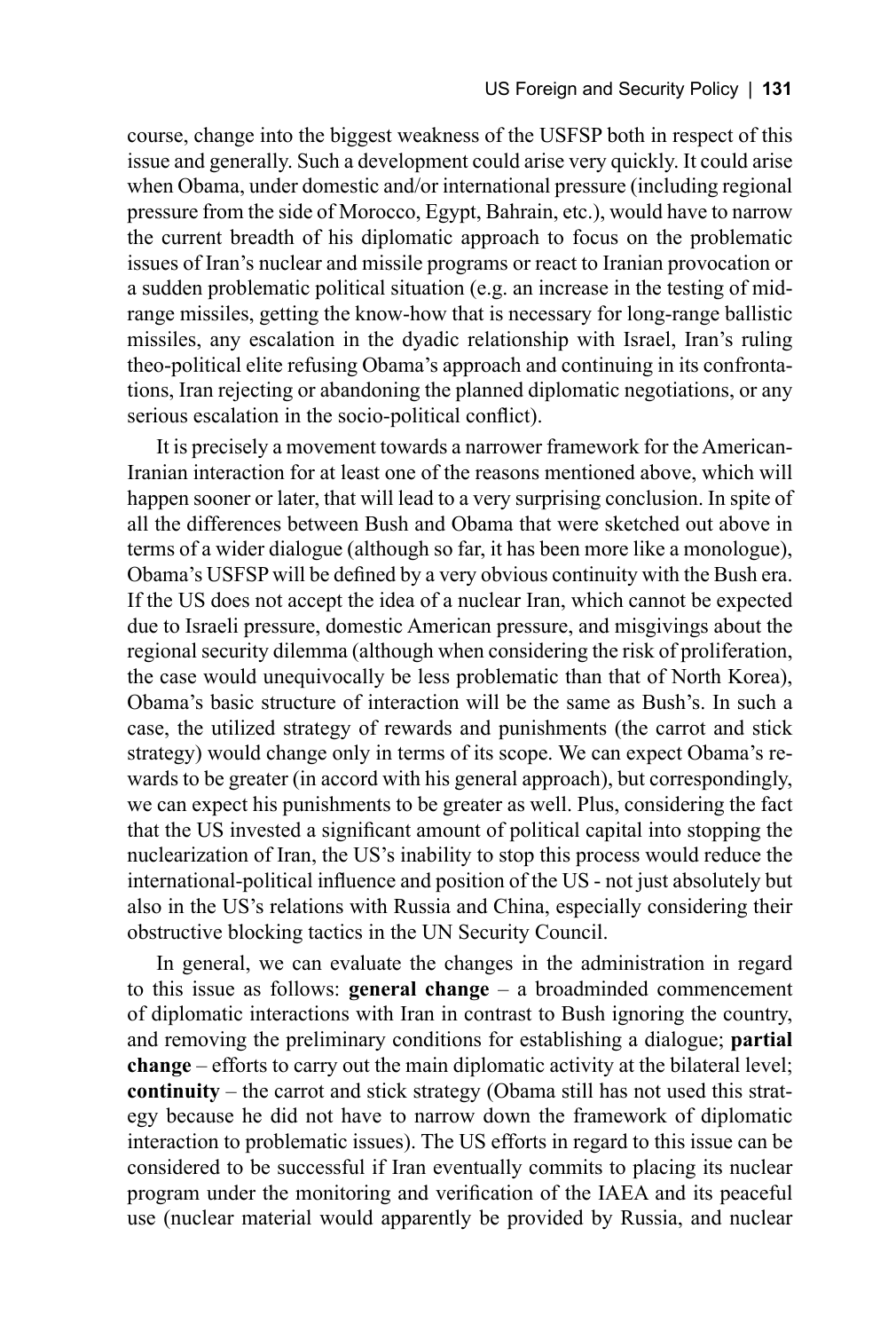#### **132** | Nik Hynek

waste would be sent back to Russia); the cooperation with North Korea is diffused in the areas of developing and especially testing ballistic missiles (Iran almost exclusively tests mid-range ballistic missiles for North Korea in exchange for North Korean know-how concerning the missiles); the regional security dilemma is overcome and a regional balance emerges, which involves, among other things, the suppression of the political ambitions of the Lebanese Hezbollah by Iran.

### **North Korea**

The developments in North Korea of the last few months present *the first direct threat* to Obama's administration. Just a couple of hours before Obama's April speech in Prague, Kim Chong-il managed to cloud over the main point of Obama's speech (the question of nuclear disarmament) by testing long-range ballistic missiles. The North Korean test was announced in advance, although the timing was surprising. In the framework of the test, the three-stage intercontinental ballistic missile Taepodong  $2$  flew almost  $4,000$  km, which is twice the distance of the Taepodong 1 when it was tested in 1998 (the previous test of the Taepodong 2 ended with a fiasco, but not even the last test was a complete success when the third stage of the missile was not jettisoned as planned). Although Obama tried to utilize this adverse act in his speech at the last minute in order to strengthen his claims of his support for nuclear disarmament, the timing of the test deepened the existing scepticism of international community towards this vision. In addition to this, the timing also drew attention to the most problematic part of the vision: the efforts towards nuclear disarmament in the context of rogue regimes that own and develop nuclear weapons and that operate outside of a related legal regime (the Nuclear Non-Proliferation Treaty or NPT). Obama had to react to this by confirming the significance of the deterrence strategy even for the future. Here, we can follow a distinct political (but not strategic) change from the policies of Bush, who would almost certainly argue by claiming that what is necessary in this situation is an effective missile defense system, and not the deterrence strategy. The crisis was subsequently deepened by the North Korean underground nuclear test of May 25, 2009, which, in contrast to the previous test, was successful. The strength of the nuclear charge was between 10 and 20 kilotons. In the further escalation, North Korea fired three surface-to-air missiles, and current news reports point to the possibility of preparations for another test of a nuclear charge, which would now be the third one.

Obama's reaction to the last test was precisely in his Prague speech, in which the president described the test of the Taepodong 2 as a provocation and promised to be hard in holding North Korea responsible for going against the UN Resolution 1718, which forbids North Korea from carrying out any activities related to developing and testing ballistic missiles. The new resolution of the UN Security Council from 12 June 2009 made sanctions tougher in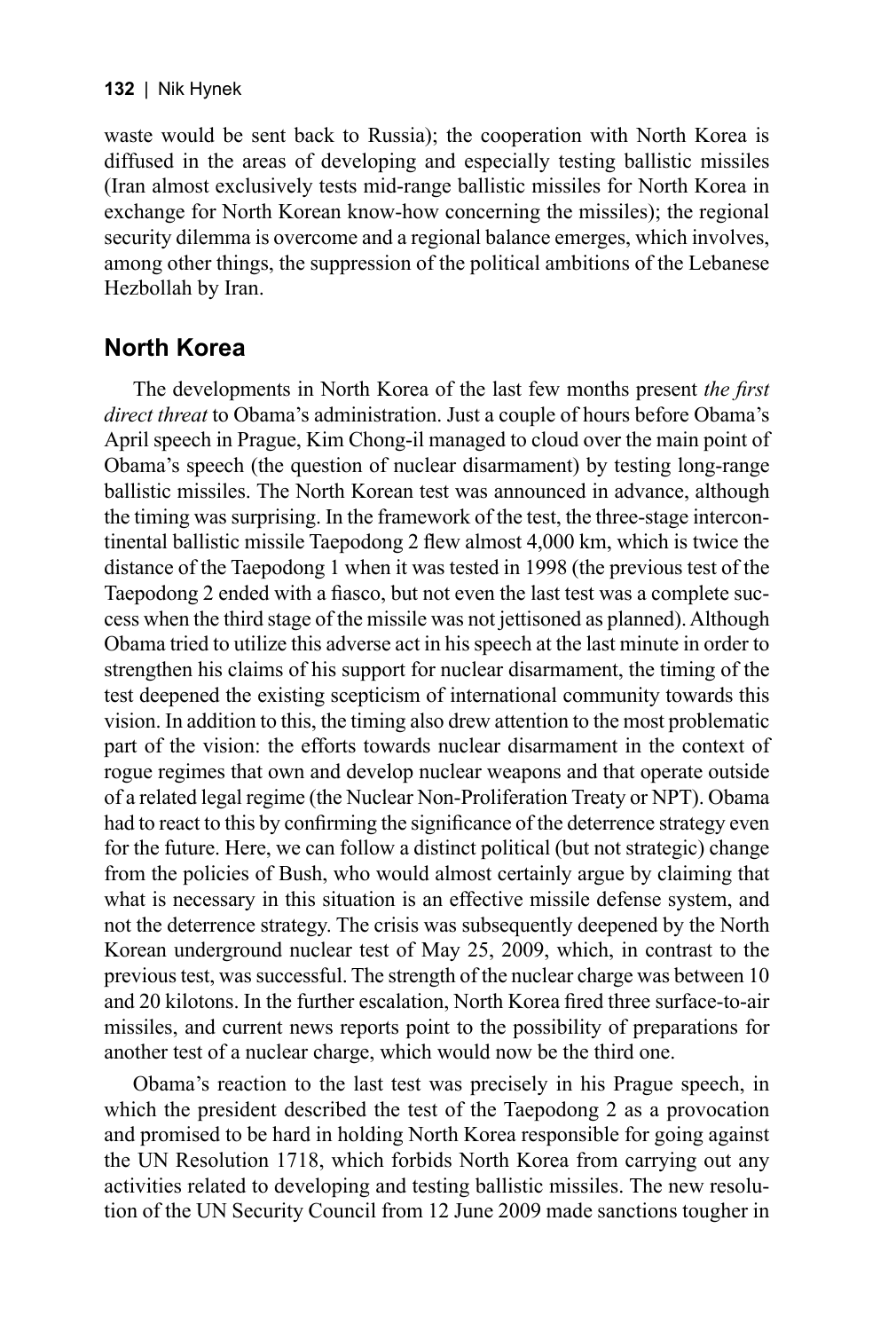several ways, especially in the area of transportation of fissionable materials into North Korea and that of closing financial agreements with this country. As for the analysis of the current North Korean behaviour, the usually mentioned external reason (i.e. that North Korea wants to attract Obama's attention and increase the reward for a return to six-party negotiations - but according to Kim Chong-il, the country will allegedly never return to six-sided negotiations), which is now a part of North Korea's usual extortion strategy, can actually be seen as a secondary reason in this context. The main reason can be seen in the urgent need to stabilize the domestic political position of Kim Chong-il after his stroke and especially his current biggest goal: to choose a successor (the C.I.A. confirmed, on the basis of information captured by tapping devices and documents from 12 June 2009, that the successor will probably be his youngest son Kim Chong-un) and to get a military elite to support him. This is one of the reasons for why Kim Chong-il's continuing aggression is not only related to the area of nuclear and missile technologies, but also to the escalation of the tensions at sea (South Korea and Japan) and on the border between North and South Korea. It is evident from the rise in tensions that this is not a case of tactical rational calculation like the previous instances of tension, but of an existential matter related to the survival and reproduction of the regime.

It is precisely in this light that we can perceive the emptiness of Obama's strong discursive threats and the problematic nature of their possible realization. The first problem is general: Obama, with his emphasis on the diplomatic possibility of solving the North Korean question, created unrealistic expectations in both the US and the world. By combining this problem with the more specific problem (i.e. the existentially motivated behaviour of Kim Chong-il), Obama got into the absolutely least advantageous situation for solving this question in the span of several years. The hardest part for Obama is the realization that the possibility of overcoming the two problems of the situation is given by the development in North Korea and its activities and stances, and not by the actions of the US The case of North Korea shares one common characteristic with the case of Iran, but in the case of North Korea, it is more prominent: the fact that Obama does not currently dispose of any worked out strategy in regard to these countries. What is more, Obama's own political capital and the American political capital in general are dependent on the steps taken by the ruling elite in both of the countries. North Korea, which has a rich history of political extortion and breaking its commitments and the reputation of a state that cannot be forced to uphold the basic principles of existing norms of international law through sanctions or military force (the geostrategic reasons), thus sets the most distinct limits to Obama's wide diplomatic approach, which was also discussed in relation to Iran. The issue of North Korea will also be the main test of Obama's multilateral abilities, especially his ability to create synergic pressure together with Russia and China. Conceding to bilateral negotiations with North Korea would be a cardinal error for the US.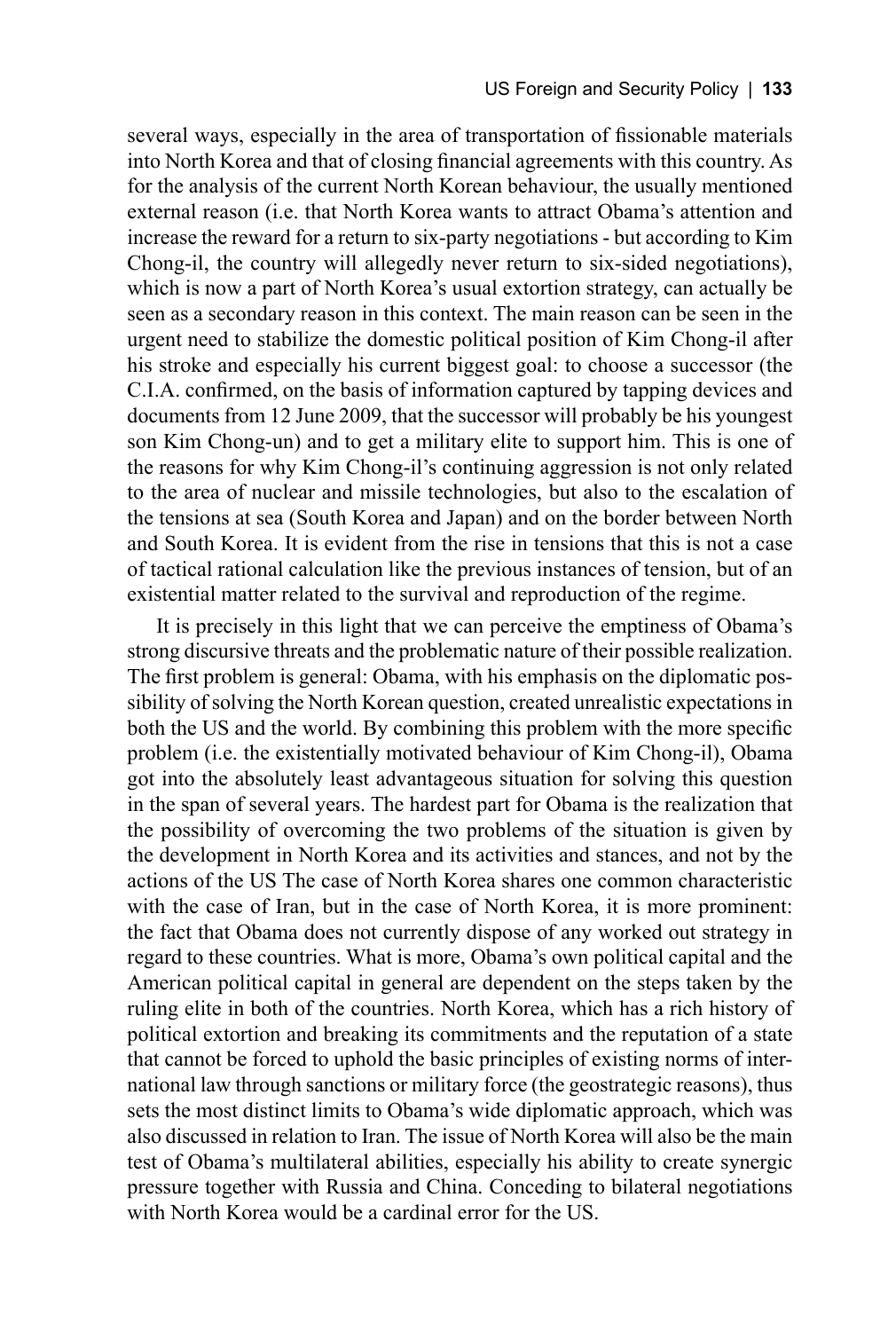#### **134** | Nik Hynek

Generally, we can evaluate the change in the administration in regard to this issue as follows: **general change** – the absence of any comprehensive strategy on the part of Obama in regard to North Korea can be evaluated as negatively as the sharp change in Bush's approach to this issue (diplomatically ignoring the country and creating the so-called Axis of Evil  $\rightarrow$  diplomatic negotiations on ending the nuclear program); **partial change** – Obama called forth unrealistic expectations in regard to the possibility of a diplomatic solution (including the use of coercive diplomacy and the functionality of selective sanction instruments); **continuity** – a basic carrot and stick strategy, but now Obama has the chance to show a punishment not just discursively, but also practically. The US efforts in regard to this issue can be considered to be successful if, in the context of a short time horizon, the UN Security Council carries out a synchronized implementation of new and harder sanctions against North Korea; if, in the context of a medium time horizon, North Korea is brought back to six-party negotiations, including confirming the previous concluded commitments, deepening them (especially by introducing monitoring and verification mechanisms) and preventing trade in nuclear and missile technologies; and if, in the context of a long time horizon, North Korea is denuclearized, which is an absolutely essential condition for at least growing close to Obama's vision of future nuclear disarmament.

|                       | <b>General Change</b>                                                                                                                 | <b>Partial Change</b>                                                                                                        | <b>Continuity</b>                                                                                                               |
|-----------------------|---------------------------------------------------------------------------------------------------------------------------------------|------------------------------------------------------------------------------------------------------------------------------|---------------------------------------------------------------------------------------------------------------------------------|
| Iraq                  | Lowering the issue priority                                                                                                           | Reducing the rigidity of the<br>plan concerning the troops<br>withdrawal                                                     | Tactical and operational<br>levels, acceptance of<br>political responsibility by<br>Ohama                                       |
| Afghanistan           | Significant increase in the<br>priority of the issue and in<br>the political responsibility                                           | Regional solution -<br>the Af-Pak Strategy                                                                                   | Steady pressure in the<br>Allies, preference of the<br>intra-NATO solidarity over<br>really effective solution on<br>the ground |
| <b>Russia</b>         | Suppression of the third<br>pillar and the use of the<br>issue for arms-control<br>negotiations and for<br>concerted pressure on Iran | Significant discourse on<br>resetting the bilateral<br>relationship                                                          | Attempts to renew<br>arms-control regime; the<br>existence of the strategic<br>condominium                                      |
| Iran                  | Genuine efforts to<br>establish diplomatic<br>interactions; removing the<br>conditions for the dialogue                               | Emphasis on bilateral<br>ties, efforts to produce<br>balanced commentaries<br>concerning the domestic<br>development in Iran | Basic strategy of rewards<br>and punishments (as yet<br>unused, still too early)                                                |
| <b>North</b><br>Korea | The absence of a coherent<br>strategy                                                                                                 | The creation of unrealistic<br>expectations about<br>the applicability of a<br>diplomatic solution                           | Basic strategy of rewards<br>and punishments (as yet<br>unused, though it could<br>have been used already)                      |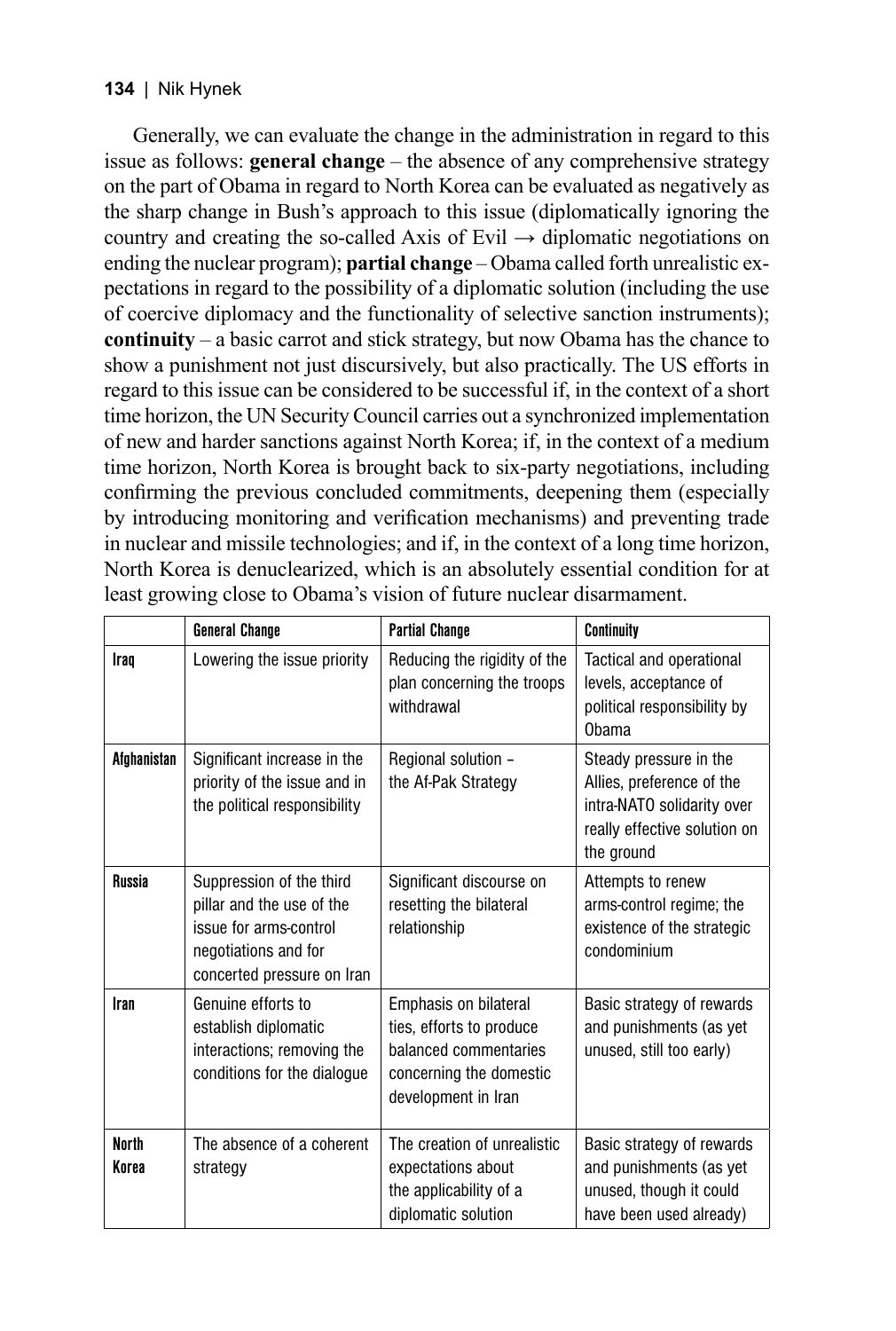### **Procedural Changes to USFSP**

At the level of political and diplomatic resources and instruments, which are used by the Obama administration in the USFSP, we can see at least a partial change in every procedural aspect. The most profound change comes out of the differing world views of Bush and Obama. Although Bush was usually described as a realist and Obama as an idealist, this kind of categorization is misleading. Instead, we could designate Bush as a *rigid realist* and Obama as a *pragmatic realist*. In Bush's world view, one could see several uncompromising opinions, but these opinions paradoxically arose out of idealistic operational codes, which are based on simplified representations of international-political reality. This kind of Manichean vision was the basis of the entire War on Terror and the now classic phrase: "Either you are with us or against us." The result of such a position in regard to individual issues was analyzed in the previous part of the policy paper. In contrast to this, Obama is a pragmatic realist whose idealism is more discursively based but is not converted into practical activity (unlike that of Bush). Slogans like "Yes, we can" or frequently used humanistic images coexist in the case of Obama with hawk-like positions that in many cases surpass those of the Republicans (for example, the intensification of the use of unmanned Predator aircraft to attack the leaders of al-Qaeda and the Taliban in spite of significant "collateral" losses in civilian lives). The same applies to the area of terrorism. Although Obama does plan to close the prison at the Guantanamo Bay Naval Base, as he promised to do this during his election campaign, we cannot expect any radical change in the status of many (although not all) imprisoned extremists, as was indicated by Obama's introduction of a new legal framework on 21 May 2009. Probably the most surprising evidence of Obama's pragmatic realism was the fact that he put human rights on the back burner while propagating democratic values in the USFSP. As two details which are important in this context and which establish a general tendency, we can mention Obama's friendly handshake with Hugo Chávez, the authoritarian president of Venezuela, and Minister of Foreign Affairs Hillary Clinton's surprising remark during her visit to China that human rights would not be discussed because the US already knows China's position on the matter.

The change in the USFSP can plainly be seen in the symbolic politics of Obama's administration and Obama himself. Obama managed to compensate for his lack of both a coherent strategy and a harmonization of interests and goals until the present through a series of gestures, apologies, and efforts towards reconciliation. Although this course of action is not difficult to understand after Bush's government, it does not mean that it should become the symbolic centre of the USFSP or especially that it could stay in this position. There are three basic problems with this course of action: 1) the risk of creating a meta-narrative of the US as a weak and timid country that is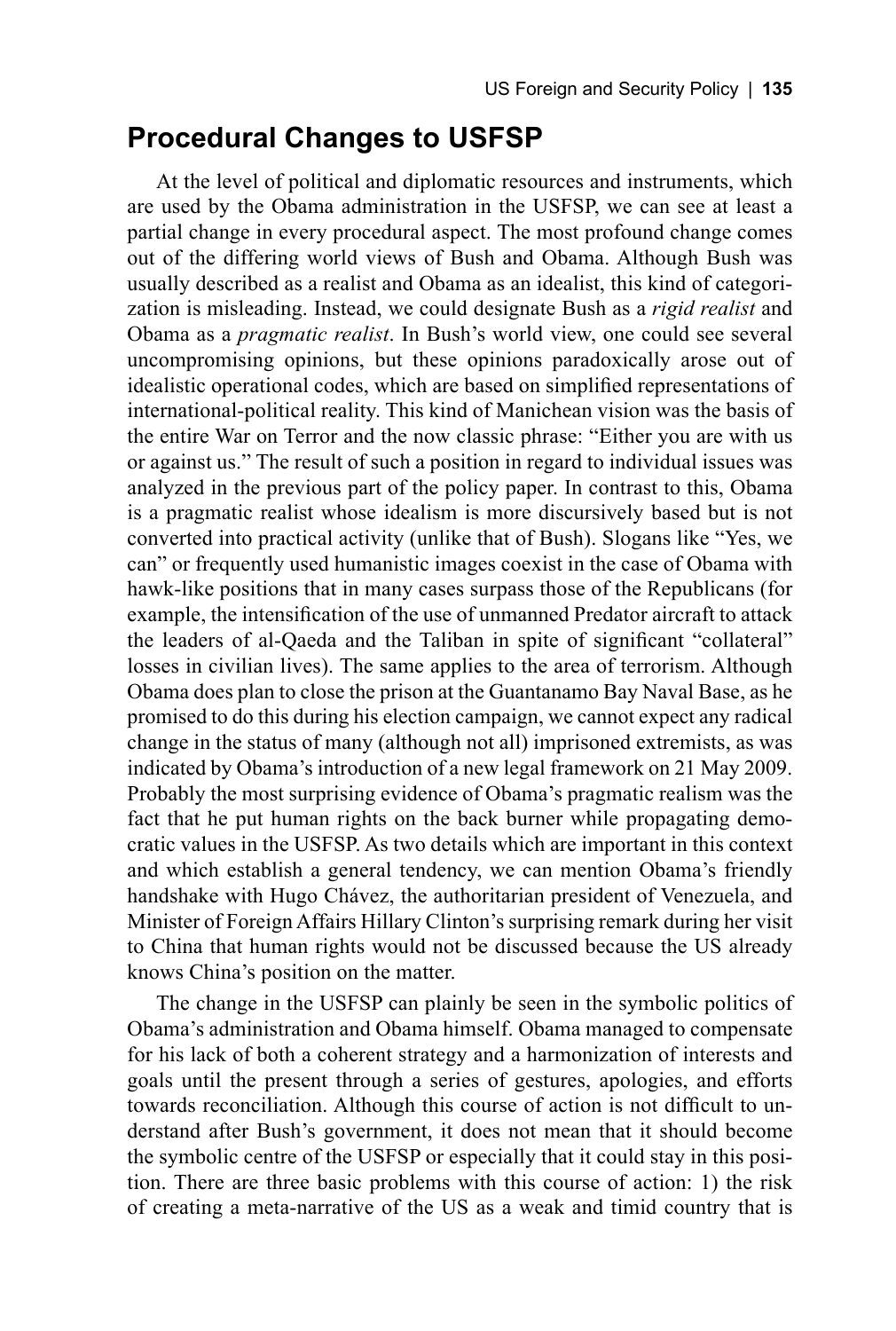not able to push toward achieving its long term goals; 2) Obama's apologies and reconciliations were almost never balanced out with an analysis of the character and intentions of the American opponents (of the Russian, Iranian, Afghan, North Korean and Latin American political elites); and 3) Obama managed to raise the difference between discourse/style and actions/substance in the framework of the USFSP to an unprecedented height. In regard to analysing the instruments of the USFSP, it is necessary to reject the utterly unproductive, but often made, distinction between Bush as a proponent of hard power and Obama as a supporter of soft power. The reason for this is the combination of the two types of power in Obama. It is thus more appropriate to focus on Obama's ability to utilize the new types of soft power, as these were unavailable to Bush because of his rigid positions and his lack of international popularity. Obama is especially dependent upon direct and indirect public diplomacy, which is proven by Obama's video speeches that are strategically placed on the web portal YouTube or his ability to make speeches directly to the inhabitants of foreign states, thus mobilizing their support. Obama is the first American president since John F. Kennedy in whom the character of socalled *celebrity diplomacy* appeared and became deeper. Celebrity diplomacy is usually studied mainly in the cases of untraditional diplomatic actors (Bono from U2, Bob Geldof, etc.), but usually not in the case of a president of a superpower. Another change in diplomatic activities in connection with the change in the administration is Obama's prioritizing of special, uncommon, and non-routine diplomatic channels. The weight of ambassadors in key nations is reduced by the engagement of special delegates who have this work as their full time occupation and specialize in one concrete problem and in one country or region (Holbrooke for Af-Pak, Mitchell for the Middle East, Bosworth for North Korea, and Gration for Sudan; the only exception is Hill for Iraq, since he is an ambassador).

The last, most important and least expected finding is related to the question of the *preferred format* for the USFSP on the background of Obama's idea of *the desirable character of international order*. The intuitive assertion that Obama prefers multilateralism while Bush preferred unilateralism was already refuted as wrong in the first part of this analysis. American multilateralism could be categorized as nominal. Thus, it is not a deeply rooted normative preference. The cases of the allied interaction in regard to the issues of Afghanistan and Russia were already used as examples. Obama's preferred diplomatic format is *bilateralism*, and its crux lies in interactions with great powers, regardless of whether they are emergent (China) or once and future (Russia). The radical break can be found at the deepest level, that is, in the transformation of American preferences in regard to the matter of the character of the international order. At this level, in respect of all of the discussed issues, Bush was dependent on creating predominantly *informal and thematically specific coalitions of willing* both in places where NATO was not present (Iraq) and places where it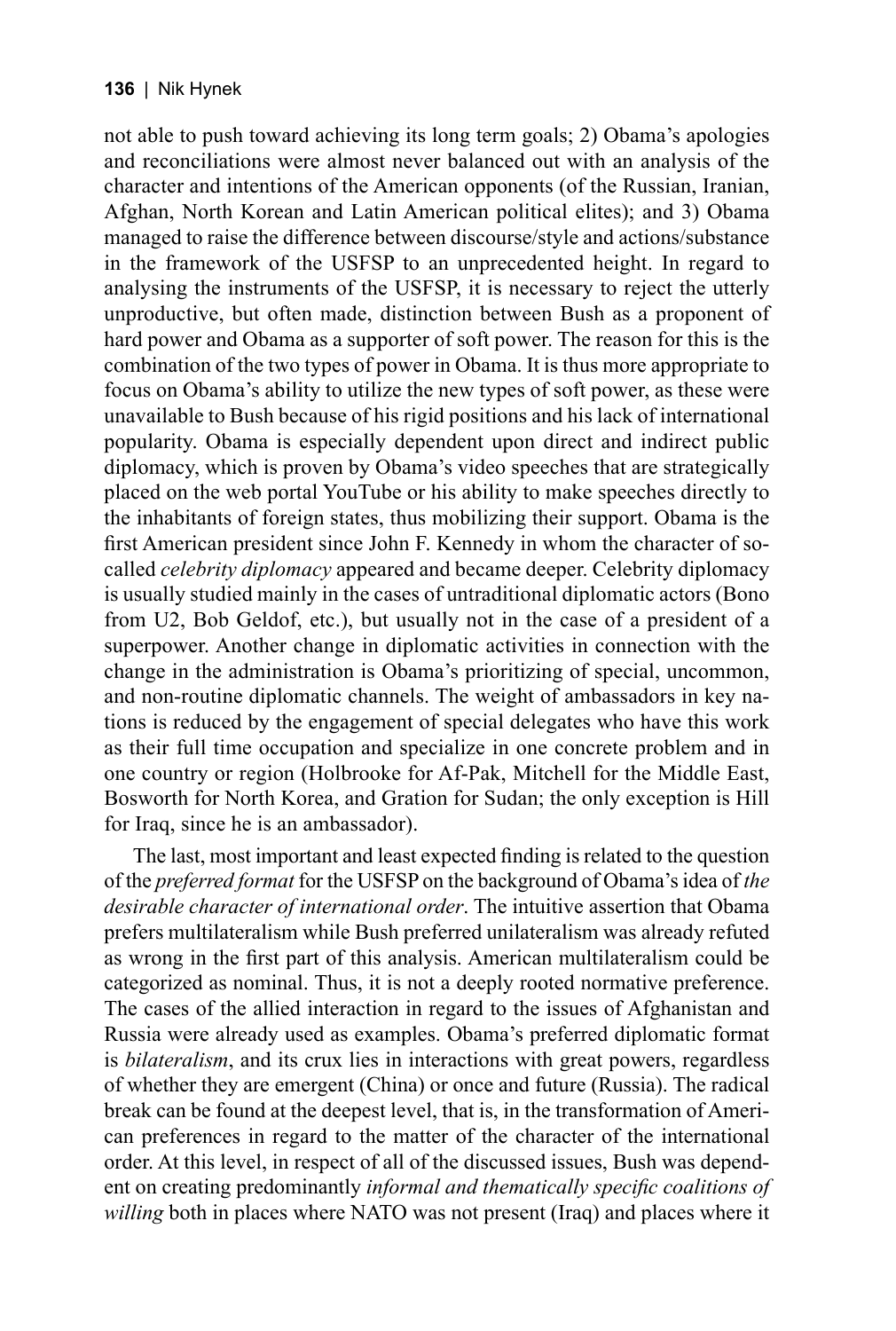was present (Afghanistan). In many cases, the coalitions of willing were wholly informal (as in the War on Terror).

With the changing of the Minister of Defense (Rumsfeld  $\rightarrow$  Gates), the first transformations in preferences in regard to this issue took place. With Obama's accession and keeping Gates and the central document, the National Defense Strategy (May 2008), in force, the original prioritization of the coalitions of willing was abandoned, and instead of this, Obama established a preference that had not been seen since the 19th century: that of *efforts towards a concert of great powers*. In contrast to the preference of a great power concert of the 19th century, Obama's efforts towards a great power concert are not multilaterally based, but instead they involve a *series of bilateral relations* (bilateral parallelism). The crux is the US's relationship with Russia and the efforts towards the creation of a new strategic regime that would be mutually linked with China in the realm of security. In the case of the relations with Russia, this bilateralism has the concrete form of the already analysed strategic condominium. In the case of China, manifestations of this bilateralism exist only in areas outside of security (the economy, or the focal point of the Copenhagen summit on global warming in the G2 interactions of the US and China). It is precisely this analysis that can explain an apparent paradox: at the thematic level, this analysis showed that the USFSP exhibits a large amount of continuity. At the same time, the conception of great thematic changes is taking place in the USFSP. The Czech Republic (as well as Poland) serves as a very appropriate example for showing how an originally overrepresented country in terms of influence in an American coalition of willing (in the case of the Czech Republic, missile defense; in the case of Poland, missile defense and Iraq) can lose its relative position and influence with the shift to the American efforts towards a bilateral great power concert (in the case of relations with Russia, the great power concert would be based on a strategic condominium as suggested in Obama's letter to Medvedev). That which at first sight looks like a change at the thematic level is actually a procedural change that took place while there has been a significant continuity in the thematic area.

# **Conclusion**

It was shown that the continuity and change of the US Foreign and Security Policy (USFSP) after the accession of President Obama can be studied at the procedural and thematic levels. The presented analysis argued that the change of the presidential administration in the US has been accompanied by many changes in thematic priorities. Analysed topics in this regard were Iraq, Afghanistan, Russia in the context of the control of nuclear armament and missile defense, Iran, and North Korea. The effect on NATO was seen especially in the area of the stabilization of Afghanistan and in the relationship between the US and Russia (missile defense), and it demonstrated Obama's scepticism in